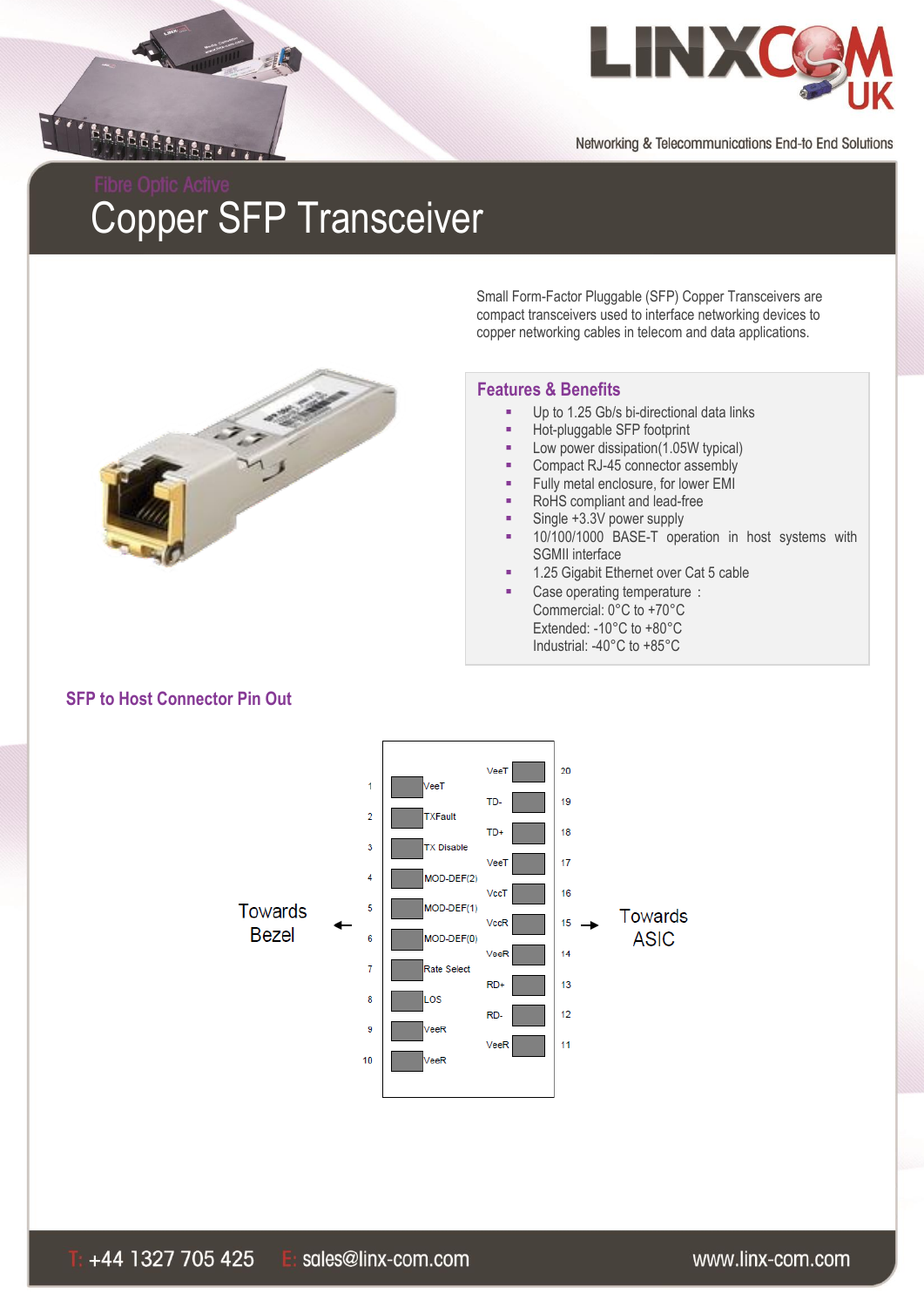



# Copper SFP Transceiver

#### **Pin Description**

| Pin            | Symbol        | Name/Description                                               | Ref.           |
|----------------|---------------|----------------------------------------------------------------|----------------|
|                | <b>VEET</b>   | Transmitter Ground (Common with Receiver Ground)               |                |
| $\overline{2}$ | <b>TFAULT</b> | Transmitter Fault. Not supported.                              |                |
| 3              | <b>TDIS</b>   | Transmitter Disable. Not supported.                            |                |
| 4              | $MOD_DEF(2)$  | Module Definition 2. Data line for Serial ID.                  | $\overline{2}$ |
| 5              | MOD_DEF(1)    | Module Definition 1. Clock line for Serial ID.                 | 2              |
| 6              | $MOD_DEF(0)$  | Module Definition 0. Grounded within the module.               | $\overline{2}$ |
|                | Rate Select   | No connection required                                         |                |
| 8              | <b>LOS</b>    | Loss of Signal indication. Logic 0 indicates normal operation. | 3              |
| 9              | <b>VEER</b>   | Receiver Ground (Common with Transmitter Ground)               |                |
| 10             | <b>VEER</b>   | Receiver Ground (Common with Transmitter Ground)               |                |
| 11             | <b>VEER</b>   | Receiver Ground (Common with Transmitter Ground)               |                |
| 12             | RD-           | Receiver Inverted DATA out. AC Coupled                         |                |
| 13             | $RD+$         | Receiver Non-inverted DATA out. AC Coupled                     |                |
| 14             | <b>VEER</b>   | Receiver Ground (Common with Transmitter Ground)               |                |
| 15             | <b>VCCR</b>   | <b>Receiver Power Supply</b>                                   |                |
| 16             | <b>VCCT</b>   | <b>Transmitter Power Supply</b>                                |                |
| 17             | <b>VEET</b>   | Transmitter Ground (Common with Receiver Ground)               |                |
| 18             | $TD+$         | Transmitter Non-Inverted DATA in. AC Coupled.                  |                |
| 19             | TD-           | Transmitter Inverted DATA in. AC Coupled.                      |                |
| 20             | <b>VEET</b>   | Transmitter Ground (Common with Receiver Ground)               |                |

#### **Notes:**

Circuit ground is connected to chassis ground

Should be pulled up with 4.7k - 10k Ohms on host board to a voltage between 2.0 V and 3.6 V. MOD\_DEF(0) pulls line low to indicate The module is plugged in.

LVTTL compatible with a maximum voltage of 2.5V. Not supported on T12-02-2.

# **Technical Specifications**

#### **Volt Electrical Power Interface**

| <b>Parameters</b>     | Symbol        | Min  | vpe | Max  | Unit | Notes/Conditions                                      |
|-----------------------|---------------|------|-----|------|------|-------------------------------------------------------|
| <b>Supply Current</b> | ls            |      | 320 | 375  | mA   | 1.2W max power over full range of voltage and         |
|                       |               |      |     |      |      | temperature. See caution note below                   |
| Input Voltage         | Vcc           | 3.13 | 3.3 | 3.47 |      | Reference to GND                                      |
| Maximum Voltage       | Vmax          |      |     | 4    |      |                                                       |
| Surge Current         | <i>Isurge</i> |      |     | 30   | mA   | Hot plug above steady state current. See caution note |
|                       |               |      |     |      |      | below.                                                |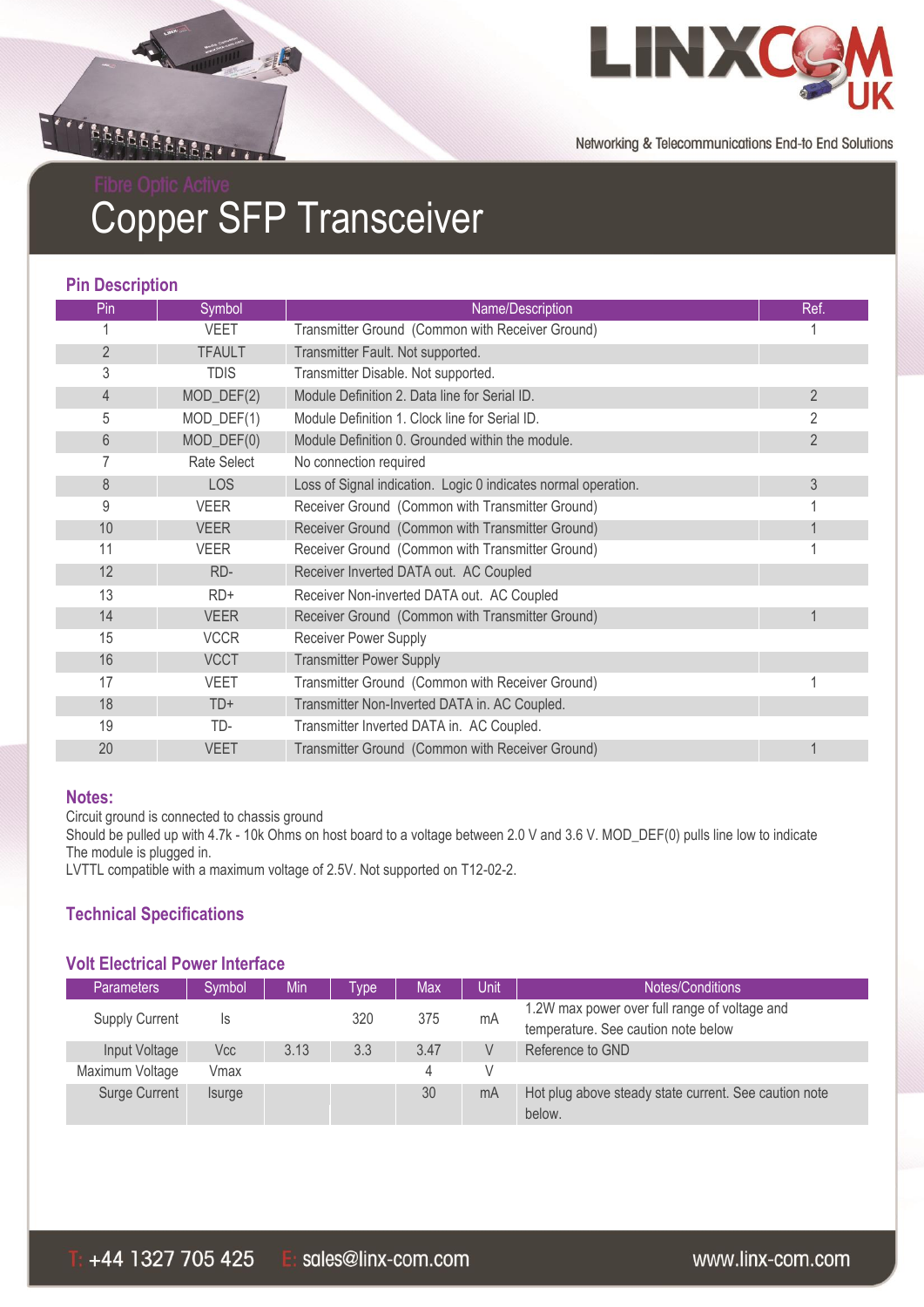



Copper SFP Transceiver

### **Low Speed Electrical Interface**

| <b>Parameters</b>      | Symbol     | <b>Min</b>         | <b>Max</b>         | Unit | Notes/Conditions                                                    |
|------------------------|------------|--------------------|--------------------|------|---------------------------------------------------------------------|
| <b>SFP Output LOW</b>  | <b>VOL</b> |                    | 0.5                |      | 4.7k to 10k pull-up to host_Vcc, measured at host side of connector |
| <b>SFP Output HIGH</b> | VOH        | Host_Vcc<br>$-0.5$ | Host_Vcc<br>$+0.3$ |      | 4.7k to 10k pull-up to host_Vcc, measured at host side of connector |
| SFP Input LOW          | VIL        |                    | 0.8                |      | 4.7k to 10k pull-up to Vcc, measured at SFP side of connector       |
| <b>SFP Input HIGH</b>  | VIH        |                    | $Vec + 0.3$        |      | 4.7k to 10k pull-up to Vcc, measured at SFP side of connector       |

### **High Speed Electrical Interface**

| <b>Parameters</b>   | Symbol   | Min | vpe | Max | Unit       | Notes/Conditions                                             |
|---------------------|----------|-----|-----|-----|------------|--------------------------------------------------------------|
| Line Frequency      |          |     | 125 |     | <b>MHz</b> | 5-level encoding, per IEEE 802.3                             |
| Tx Output Impedance | Zout. TX |     | 100 |     | Ohm        | Differential, for all frequencies between 1MHz and<br>125MHz |
| Rx Input Impedance  | Zin. RX  |     | 100 |     | Ohm        | Differential, for all frequencies between 1MHz and<br>125MHz |

| <b>Parameters</b>                 | Symbol                    | Min | Type | Max  | Unit | Notes/Conditions |
|-----------------------------------|---------------------------|-----|------|------|------|------------------|
| Single Ended Data Input<br>Swing  | Vinsing                   | 250 |      | 1200 | mV   | Single ended     |
| Single Ended Data Output<br>Swing | Voutsing                  | 350 |      | 800  | mV   | Single ended     |
| Rise/Fall Time                    | $T_{\rm f}$ , $T_{\rm f}$ |     | 175  |      | psec | 20%-80%          |
| Tx Input Impedance                | Zin                       |     | 50   |      | Ohm  | Single ended     |
| Rx Output Impedance               | Zout                      |     | 50   |      | Ohm  | Single ended     |

#### **General Specifications**

| Parameters   | Svmbol | Min. | Tvpe' | Max  | Unit   | Notes/Conditions                             |
|--------------|--------|------|-------|------|--------|----------------------------------------------|
| Data Rate    | ΒR     |      |       | 1000 | Mb/sec | IEEE 802.3 compatible. See notes 2 through 4 |
|              |        |      |       |      |        | below                                        |
| Cable Length |        |      |       | 100  | m      | Category 5 UTP. BER                          |

#### **Notes:**

Clock tolerance is +/- 50 ppm

By default, 10/100/1000 BASE-T is a full duplex device in preferred master mode

Automatic crossover detection is enabled. External crossover cable is not required

10/100/1000 BASE-T operation requires the host system to have an SGMII interface with no clocks.

#### **Serial Bus Timing Requirements**

| Parameters'                         | √∖∕n<br>nbol | .<br>Mın | <b>vpe</b> | Max    | .<br>Jnıt | <b><i><u>ALCOHOL: 2006</u></i></b><br>Conditions<br>Notes/0 |
|-------------------------------------|--------------|----------|------------|--------|-----------|-------------------------------------------------------------|
| 12C<br>Clock<br>Rate<br>$U^{\perp}$ |              |          |            | 00,000 | Hz        |                                                             |